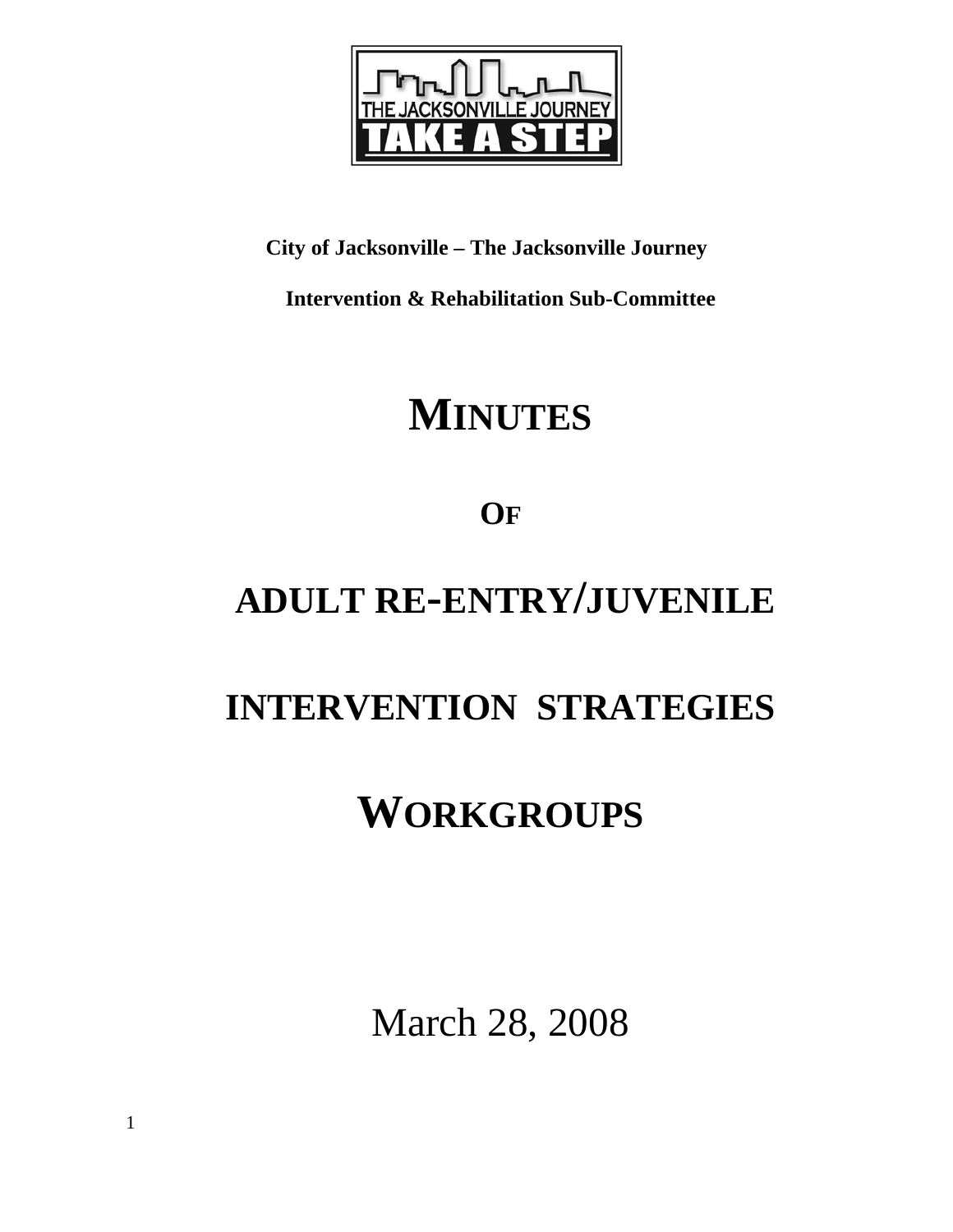# **The Jacksonville Journey – Intervention & Rehabilitation**

## **Sub-Committee**

# **Adult Re-Entry/Juvenile Intervention Strategies Workgroups**

## **March 28, 2008**

## **1:00 p.m.**

**PROCEEDINGS before the Jacksonville Journey – Intervention & Rehabilitation Sub-Committee, Adult Re-Entry/Juvenile Intervention Strategies Workgroups taken on Friday, March 28, 2008, Edward Ball Building, 8th Floor, Room 851 – 214 N. Hogan Street, Jacksonville, Duval County, Florida commencing at approximately 1:00 p.m.** 

 **Juvenile Intervention Strategies Workgroup** 

**Bill Sulzbacher, Chair Ron Autrey, Member Angelia Turner, Member Sherron Watson, Member** 

**Adult Re-Entry Strategies Workgroup** 

**Kevin Gay, Chair Director Gordon Bass, Member Michael Hallett, Member Wyllie Hodges, Member**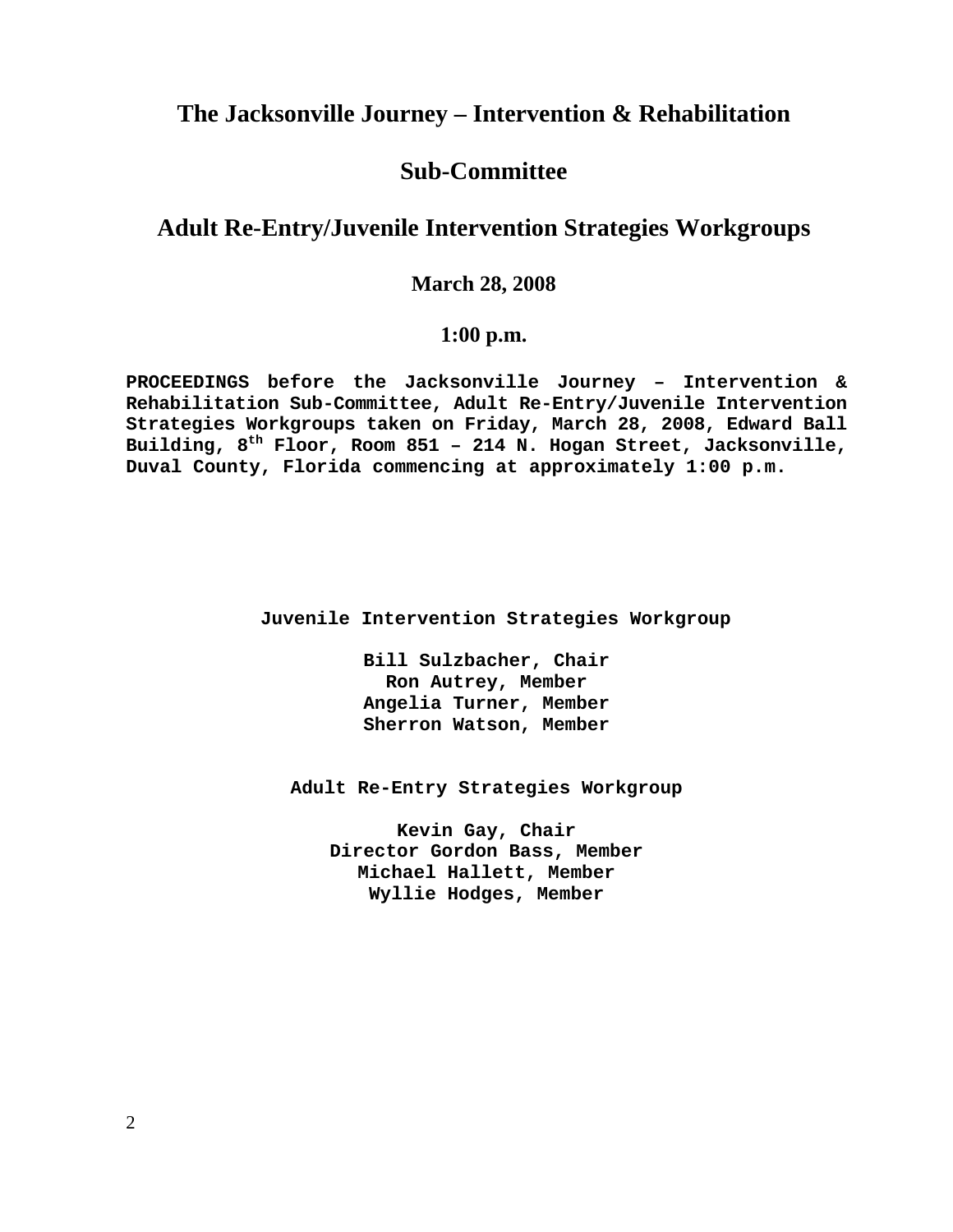## **APPEARANCES**

### **COMMITTEE CHAIRS & MEMBERS:**

Bill Sulzbacher, Chair Kevin Gay, Chair Director Gordon Bass, Member Wyllie Hodges, Member Sherron Watson, Member Angelia Turner, Member

#### **ABSENTEE MEMBERS:**

Ron Autrey, Member Michael Hallett

### **STAFF:**

Shawn Jeror

### **OTHERS PRESENT:**

Stephanie Butler, Jacksonville Sheriff's Office Cathy Chadeayne, Jacksonville Sheriff's Office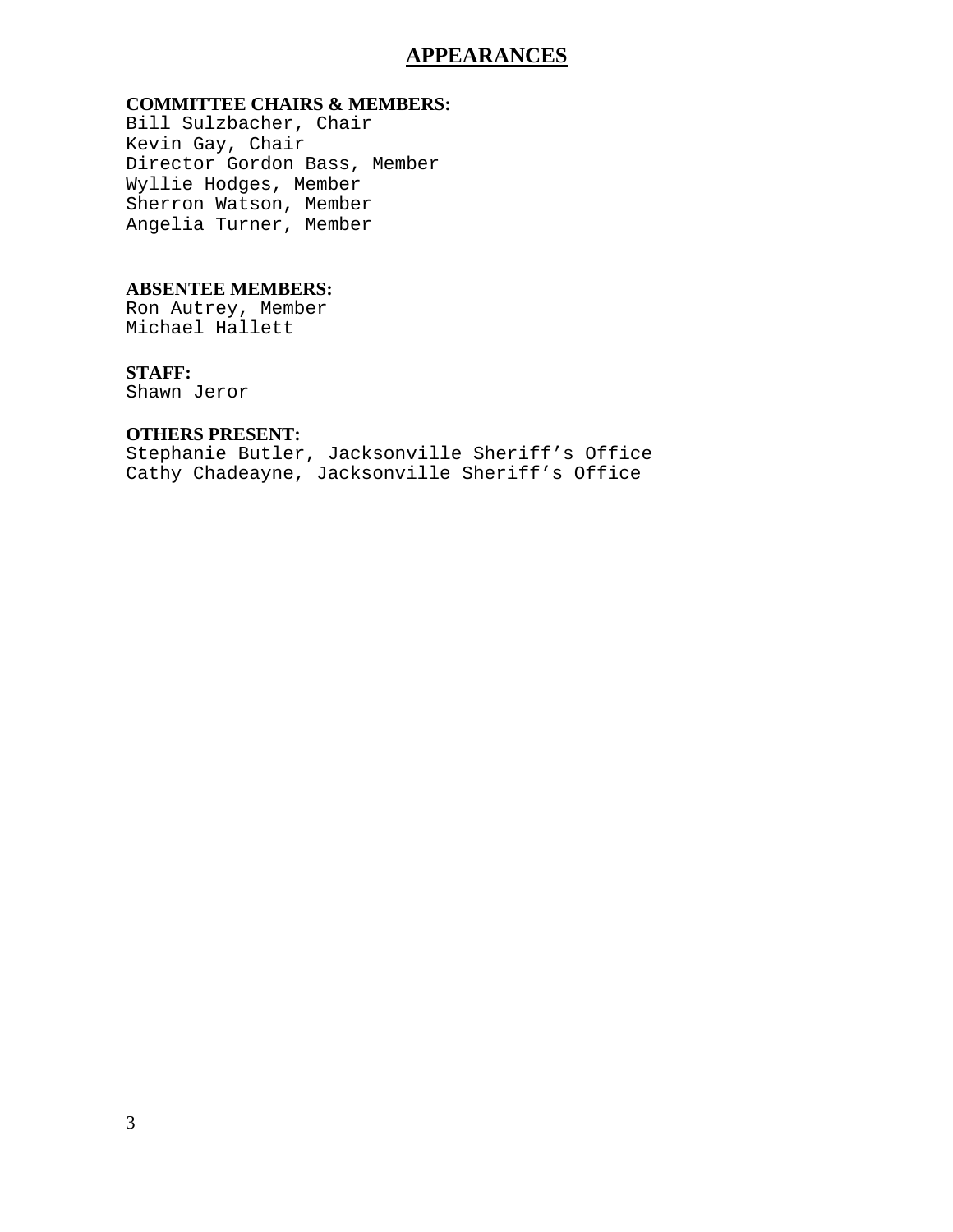#### **PROCEEDINGS**

March 28, 2008

Intervention & Rehabilitation Sub-Committee Adult Re-Entry/Juvenile Intervention Strategies Workgroups  $1:00$  p.m.

**Call to Order and Comments.** Chairman Bill Sulzbacher called the meeting to order at approximately 1:06 p.m.

#### **Purpose of Meeting.**

Discuss the adult re-entry and juvenile intervention issues and strategies impacting the Mayor's crime initiative – The Jacksonville Journey.

Chairman Gay began the meeting by opening discussion on the bulleted items contained in the Adult Re-Entry Sub-committee Report (handout). The first bullet addressed legislation proposed by City Council to remove barriers for hiring ex-offender to City of Jacksonville jobs. Director Bass requested a copy of the proposed legislation to review.

The second item discussed was re-entry programs.

Q. How are juveniles integrated into the portal process? We need to communicate with the Annie Casey Foundation to investigate way to limit juveniles in the system. Also, the Juvenile Assessment Center can be used as a portal for juveniles. One of their roles is to do a needs assessment on all juveniles that enter the center.

Q. Has anyone been able to come up with cost estimates on any of our possible recommendations? I believe it is our role to choose services and programs, provide estimated costs for the recommendations, and make projections out to 5 years.

4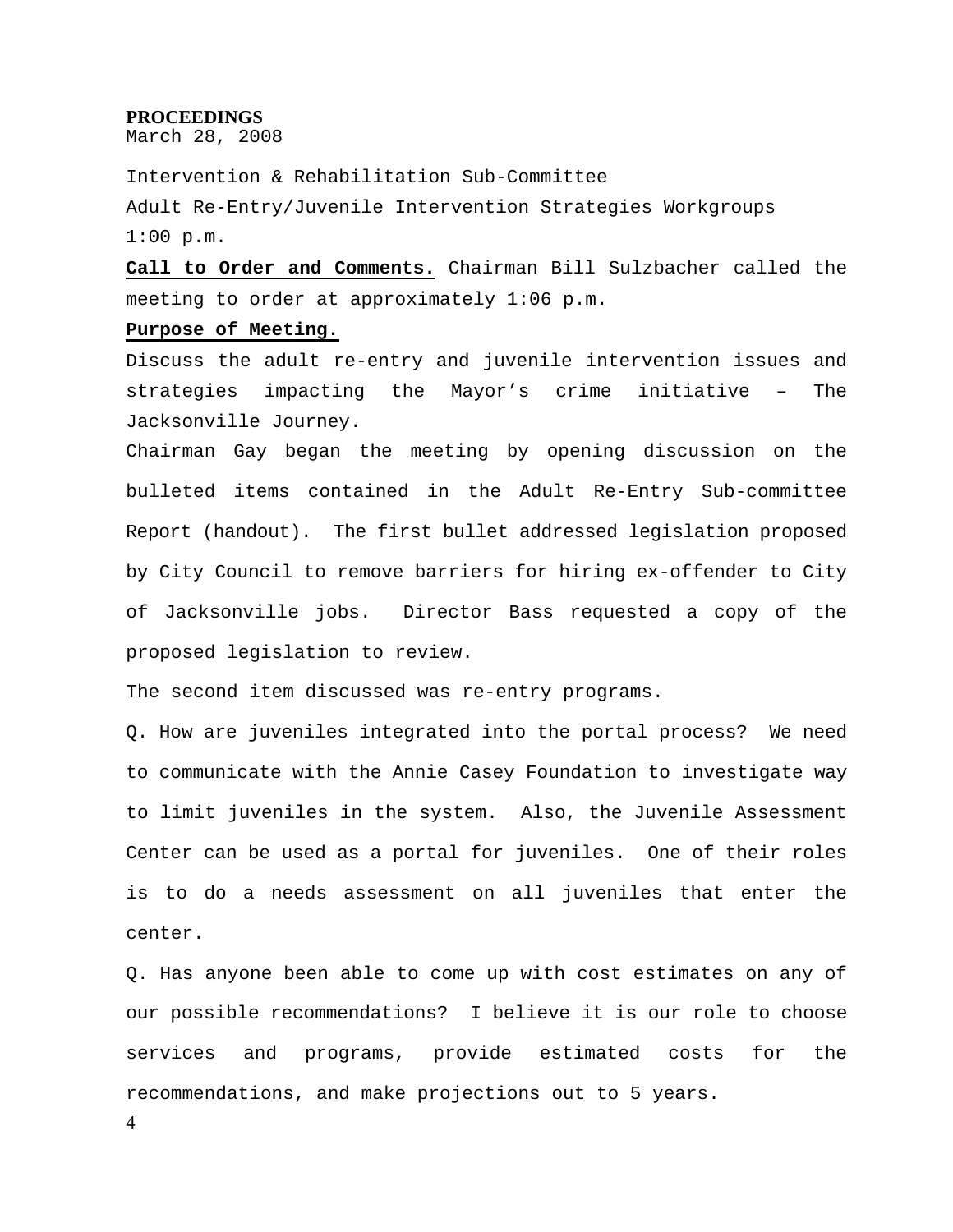Q. What kind of numbers are we looking at for juveniles returning to the community after incarceration? Right now we have not numbers.

Q. What is the quality of life for juveniles in the system? Currently they are provided with education, art therapy, counseling, and job training. One of the problems that some juveniles face upon release is that they have nowhere to go, nowhere to live. Upon release, they need to be assessed and needs addressed.

Q. Does the three-strikes rule apply to juveniles? Yes, if they are charges as an adult for their crime.

Director Bass spoke to the workgroups about his vision of how the portal would operate. State and local offenders being released from prison would be directly transported to the re-entry portal. Sherron Watson suggested that skills centers could be created from existing buildings currently not being used (i.e. old Pic-n-Save building on the corner of Lem Turner and Edgewood). Ex-offenders could work at these centers training others on skills they possess.

Q. How many businesses are willing to hire ex offenders? There are over 100 local businesses that are willing to hire ex-offenders as long as they have been assessed. It is important to determine each individual's employability.

5 William Sulzbacher brought up the point that mental health issues must be addressed. There needs to be a determination of what treatments currently exists and what additional services are needed. This issue should be addressed at the re-entry portal.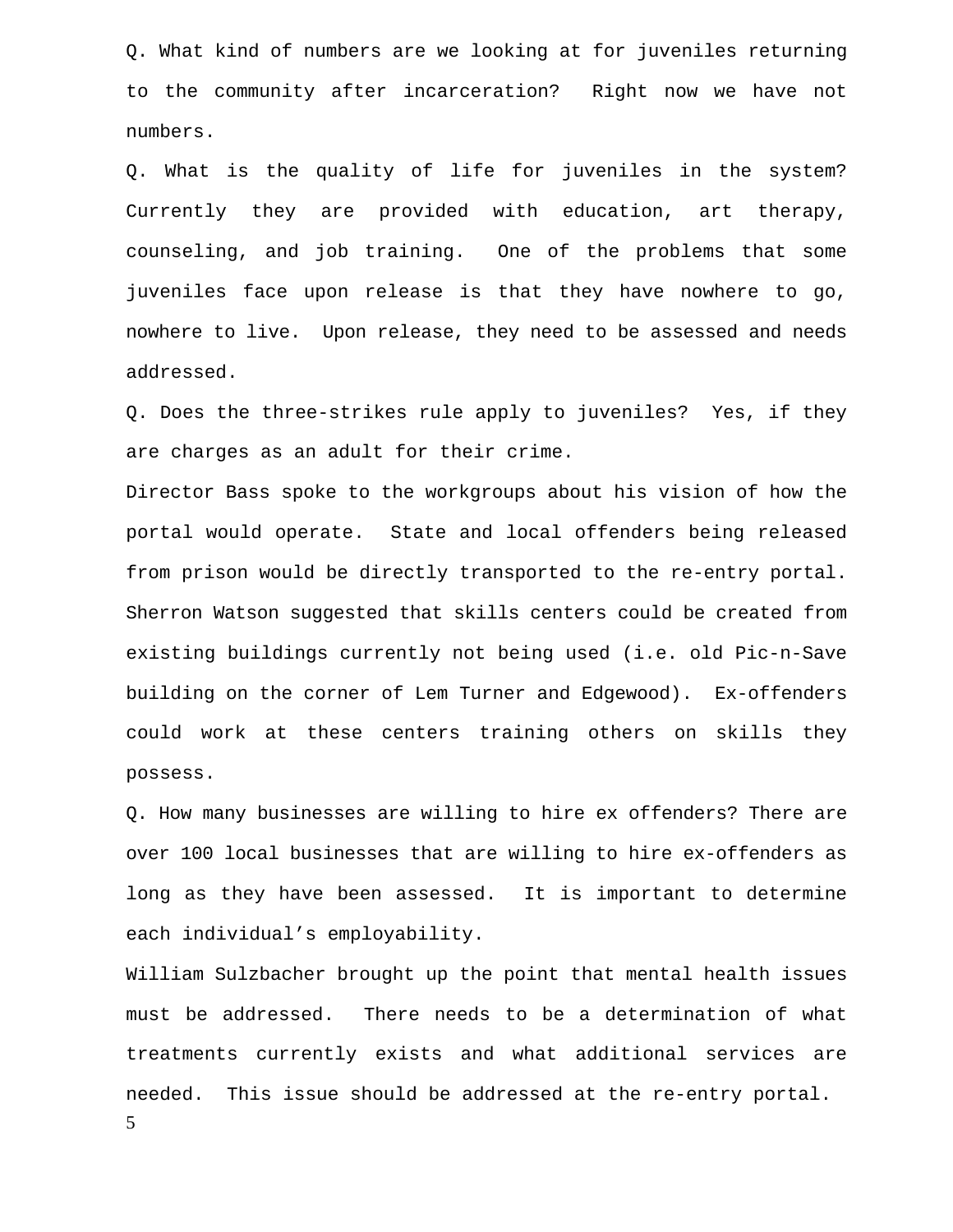Q. How do the police deal with juveniles hanging out on the corners during daytime (school) hours? Currently JSO does truancy sweeps.

The Adult Re-Entry Strategies Workgroup stated that they were adjourning their meeting and allowing the Juvenile Intervention Strategies workgroup to continue on with their meeting. Prior to that, however, there was one individual who requested to speak before the group.

### **Public Comment.**

Bill Strubbe spoke to the group about the barriers he has faced since being released from prison six weeks prior. He stated that he has experienced negativity in group counseling sessions, public harassment, and resistance to being accepted into apprentice programs.

### **Purpose of Meeting (cont.).**

The Juvenile Interventions Workgroup attempted to call a representative with the Annie Casey Foundation to discuss their program and how key elements might be implemented with the Jacksonville Journey. Mr. Sulzbacher left a message for them to call him back.

Angelia Turner stated that she is working on her report to Mr. Sulzbacher on the tasks she was assigned to investigate.

William Sulzbacher asked the members to review the subcommittee recommendations detailed in the typewritten report (handout).

6